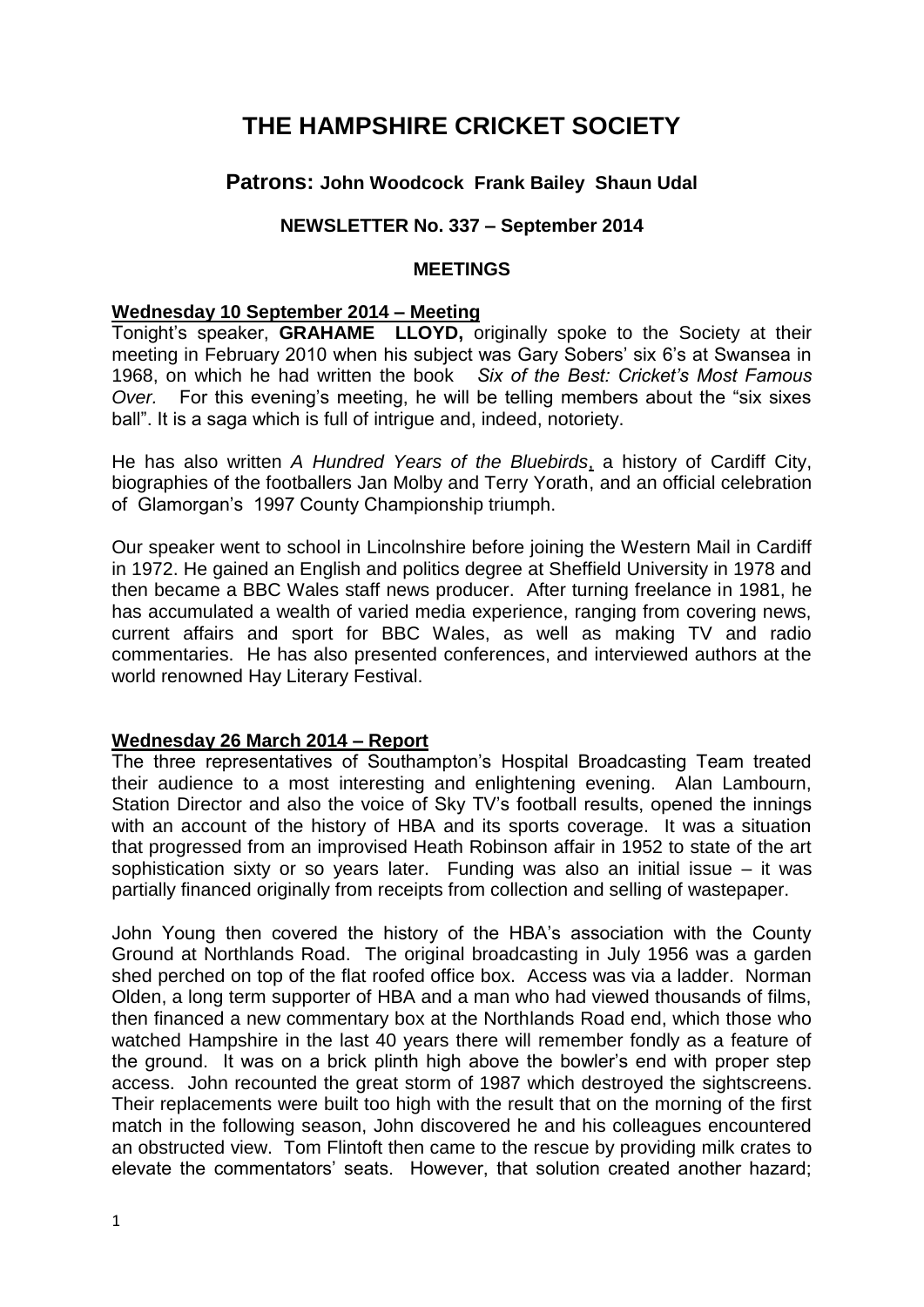the headroom had been reduced and John gashed his head. A more long-term solution was later provided by an additional six layers of bricks. After further reminiscences, John ended his slot by outlining the qualities required of a commentator: to describe action and non-action; to have a knowledge of cricket; to be able to recognise players.

Cricket Co-ordinator Ken Maxted then provided a few anecdotes on visitors to the commentary box before describing the many developments regarding coverage from the Ageas Bowl. He recalled an unexpected visit from Barry Richards who then accepted the invitation to commentate on a few overs. He thought he was actually in the Radio Solent box, where he was scheduled to talk at the time he arrived with HBA! A further interesting snippet from his visit was that he said that the only bowler whom he felt had his measure was Derbyshire's Mike Hendrick. Showbiz visitors included Roy Castle and Robert Powell. He mentioned that the HBA set up the first scorecard of a 2<sup>nd</sup> XI match. The fixture concerned was the last played at Dean Park in 1992, between the second XIs of Hampshire and Leicestershire.

There had been three commentary positions at the Ageas Bowl. The original was a portacabin which he and his colleagues liked as it was warm and snug. The next was literally the polar opposite – out in the open on top of the pavilion, when early season temperatures were below 10 degrees. They then moved to the East (Colin Ingleby-Mackenzie) Stand which was fitted out with very modern facilities. A big lounge was behind it in which coffee/tea/biscuits and a good meal were available on big match days. He also described how he and his team had helped Radio Solent on a couple of occasions at the start of the football season when Alan Mullally was struggling on his own. He ended by describing new technological developments. Through Ben Grant's on line radio station Beat Port FM, listeners were able to tune into HBA's broadcasts in their own homes via computer, i pads, tablets and smartphones. There were listeners in the Houses of Parliament(!) as well as from overseas as far as Hong Kong. The latest development was for listeners to be able to call the commentator on a link via the Hampshire Cricket Website. Ken touched upon the proposed new Media Centre which will be part of the new Hotel complex. At this stage it was not known if HBA will be broadcasting from there.

# **HCS SPONSORHIP IN THE ATRIUM**

Members who have travelled to the Ageas Bowl this season will be aware of Dave Allen's initiative to cover the ironwork in the Atrium with quotes from the works of John Arlott on Hampshire players, in celebration of the 100<sup>th</sup> anniversary of JA's birth. The Society has sponsored quotes on five players: Lionel Tennyson, Charles Knott, Mike Barnard, Richard Gilliat and Mike Taylor.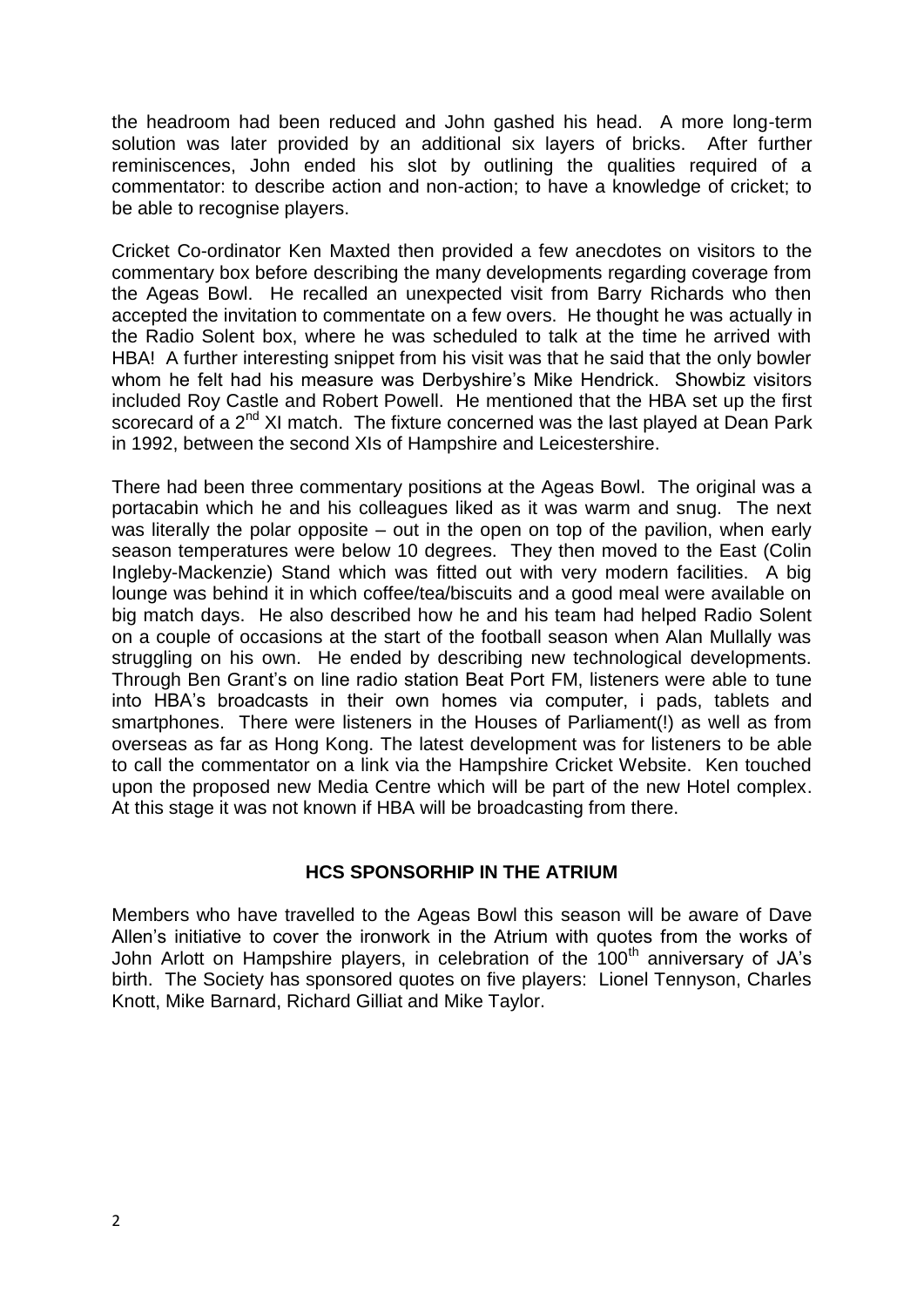#### **IMOGEN GROSBERG: HAMPSHIRE'S BARD**

Longstanding supporters of Hampshire cricket will be sad to learn that Imogen Grosberg died on 20 June. Genny was wonderfully supportive of the Society, producing 58 different poems for the Newsletter between 1982 and 2013. She was the first female speaker to address the Society – in December 1991, and was later made an honorary member in acknowledgement of her contribution to the Society.

Apart from a spell in the 1960s when she was bringing up her sons (who also became Hampshire supporters), she celebrated the achievements of the team and its players in verse in the Hampshire Handbook from 1955 until 2008. Andrew Renshaw, David Allen's predecessor as editor of the Handbook, comments: "No Handbook was complete without a poem by Imogen Grosberg. The process would start with a phone call as Genny inquired who was to be the next beneficiary, and in due course her poem would arrive". She also contributed to Benefit Brochures and Hampshire Exiles. Her work was also published in *The Cricketer* and other magazines/booklets on the game. Perhaps most famously, her poem to mark John Arlott's 80<sup>th</sup> birthday appeared in David Rayvern Allen's compilation of his work.

Genny never lived in Hampshire, spending all her early life in Derby and then Crewe. However, when she first saw Hampshire play – at Chesterfield in 1952 – she perceived them to be a happy and cheerful team and decided to adopt them. She maintained that allegiance until her death.

Her earliest mentor was Desmond Eagar. He was a keen admirer of her work and, when they first met, at Burton on Trent in 1954, he encouraged the young Imogen Gibson, as she then was, to contribute to the following year's edition of the Hampshire Handbook. Prompted by the dreadfully wet summer of 1954, she composed two works with a weather theme for the 1955 Handbook.

Her verse became an integral part of the county's rich literary heritage. Andrew confirms that "she had a marvellous ability to conjure up pictures in the mind's eyes of the players, using just a few well-chosen words". Gordon Greenidge was "The Ringmaster" and Trevor Jesty was "Majesty". David Turner was "compact, neat and calm, piercing the covers with a well-timed four". Andrew also writes that "her range and versatility was astonishing. Hampshire supporters were fortunate that she captured in verse the essence of her adopted county and its players for so many years". She brought her pen to bear on such diverse topics such as history, technique, players, all formats of the game, equipment, coaching and travelling to the game. There was much else besides.

In the Hampshire Handbook of 1956 Imogen began her poem "A letter to the Editor" : Dear Sir, I am trying very hard To fill the post of Hampshire's Bard

She succeeded spectacularly.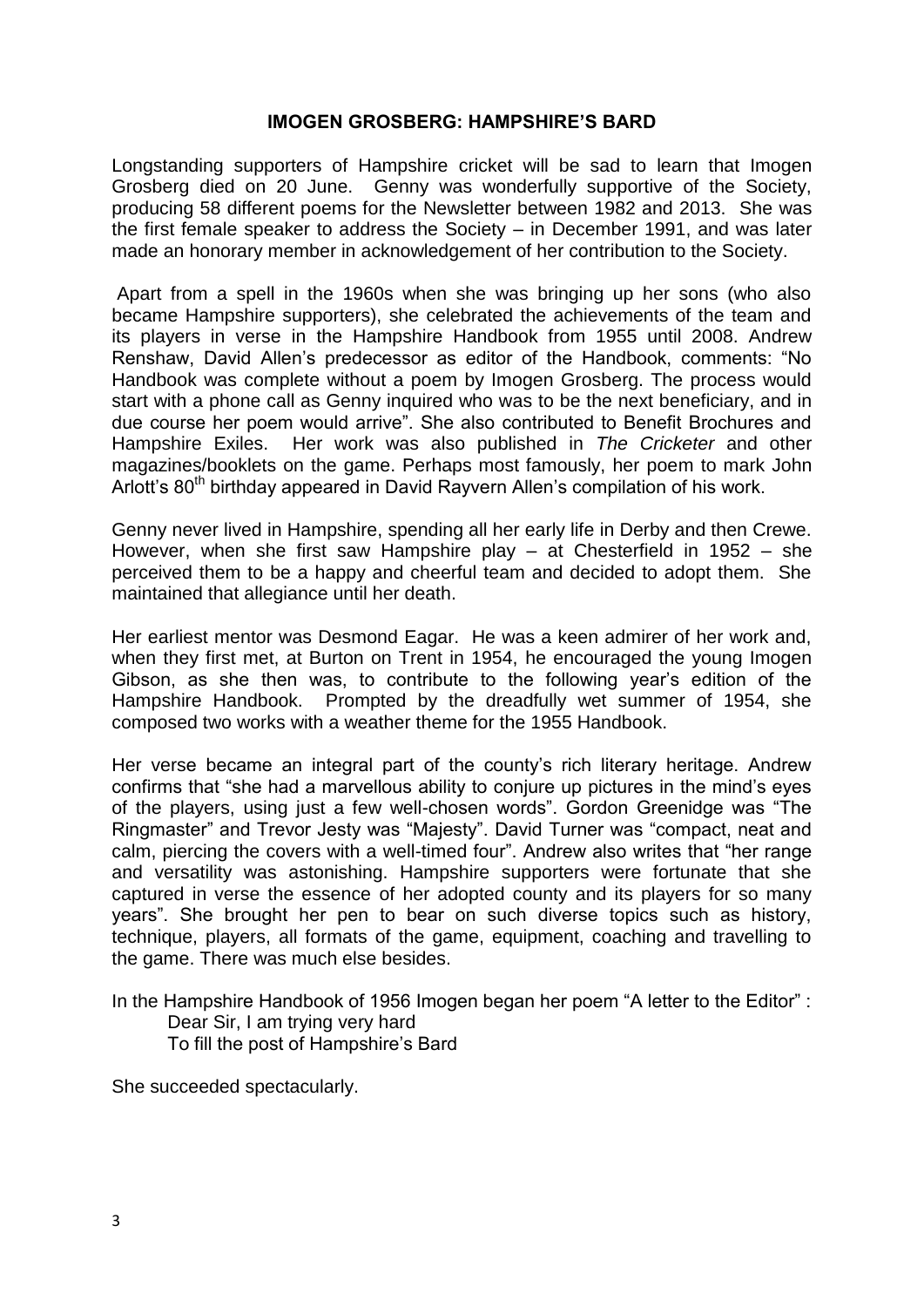## **JOHN MANNERS**

John Manners is due to celebrate his 100<sup>th</sup> birthday on 25 September. The career of Lieutenant Commander John Errol Manners is an interesting one. He made his Hampshire debut in 1936 but, having graduated from Dartmouth Royal Naval College, he was a career RN officer. He served with considerable distinction in WW2 and did not play for Hampshire again until 1947. Astonishingly, in his only appearance in that summer, he made 121 out of 192 in 160 minutes against Kent at Canterbury. He played in seven matches for the county between 1936 and 1948 scoring 355 runs (avge 32.27). John Arlott described him thus: "*No player in Hampshire's history was more intriguing….not only was he potentially prolific, but his stroke play was brilliant" .* This quote, which Dave Allen found in the Hampshire Handbook 1990, is part of the Arlott collection in the Atrium at the Ageas Bowl.

He went on to score three further centuries for Combined Services, including a career best 147 against Gloucestershire at the Wagon Work Ground in Gloucester in 1948.

He still attends the annual reunion of Hampshire players. Dave Allen comments "*he is a charming man who enjoys his chats, especially with Vic Cannings".*

He will be Hampshire's third Championship centurion, the others being EA English (Hampshire career 1898-1901) and Neil McCorkell (1932-1951). At the time of writing, Vic Cannings is 95 years old, and Leo Harrison is aged 92.

The Society extends the warmest birthday wishes to John Manners.

## **MERCHANT TAYLORS' SCHOOL**

Hampshire were present at the christening of a new venue for county cricket when they played Middlesex at Merchant Taylors' School in a T20 match on Sunday 25 May. Those HCS members who watched the game commented on the school's impressively vast estate which included many cricket and rugby pitches, as well as a lake for water sports. Hampshire, of course, went on to win the game by eight wickets.

## **HAMPSHIRE IN THE NAT WEST BLAST T20**

Hampshire supporters were treated to another memorable summer in the newly sponsored T20 competition as they reached finals day for the fifth consecutive year, a record unmatched by any other County. However, their Edgbaston hoodoo continued as they lost their rain truncated semi-final to Lancashire by 41 runs (Duckworth-Lewis). It was their third defeat at the semi-final stage in three appearances at the ground.

It was also disappointing that they should be defeated in what was their worst performance of the season in the competition by far. The afternoon started well as they reduced Lancashire to three for two in the second over. Rain then took the players off the field for nearly an hour after only 14 balls. The interruption should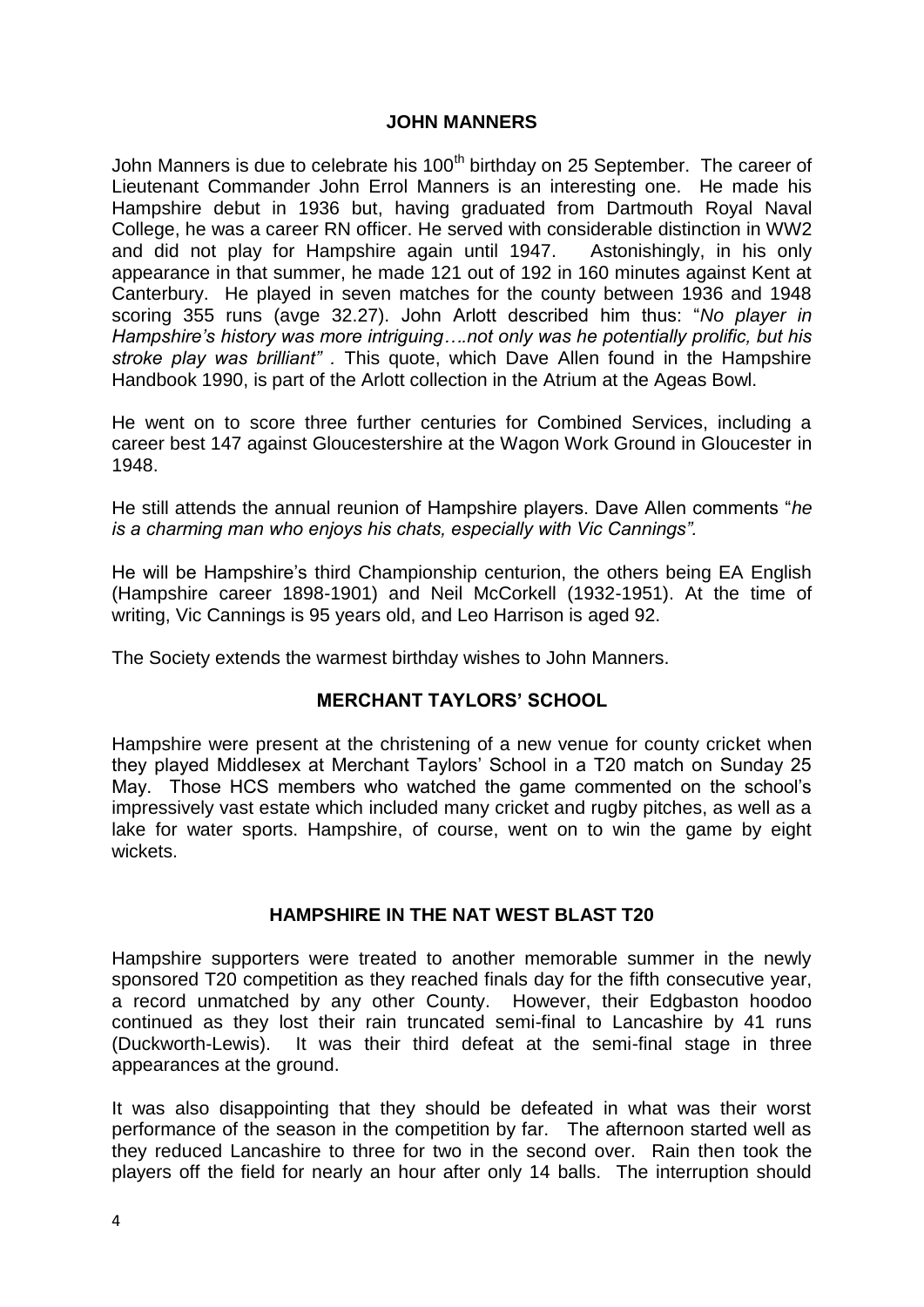arguably have favoured Hampshire but the two Lancashire batsmen, Ashwell Prince and Karl Brown, took control as they feasted on a diet of full tosses and a surfeit of short-pitched bowling. Matt Coles endured a match he would wish to forget; not only did the Lancashire batsmen have no trouble in spotting his many variations, he also bowled four wides and dropped two catches. Will Smith, who was Hampshire's third spin bowler at the start of the competition, was the only honourable exception to the profligacy. He finished with three for 15. Prince (72 not out) and Steven Croft (22 not out) pounded 32 off what turned out to be the last two overs. Rain brought Lancashire's innings to a halt at 160 for five after 19 overs.

Under Duckworth-Lewis, Hampshire were required to score 143 off 16 overs. After losing James Vince in the second over and Michael Carberry in the third, their batting simply imploded. Only Jimmy Adams, with a fine 52, provided any resistance as his team were hustled out for 102 in 14.1 overs.

Hampshire's performances in the group stages were a strange mixture of authority and tentativeness. The first match at home, to Glamorgan, was lost. Glen Maxwell had still to arrive from the IPL. The Hampshire management reacted immediately by signing Owais Shah, who was without a club. The county then won five matches on the trot, playing with certainty and confidence. With Maxwell now on the scene, qualification to the quarter-final seemed inevitable. And yet with the Australian misfiring badly (he scored only 127 runs in 11 innings), Hampshire lost three of their last six matches. They therefore qualified in third place. Their victory in the penultimate match against Sussex at home was achieved despite an extraordinary innings of 116 not out by Luke Wright.

They were drawn against Nottinghamshire at Trent Bridge and when the home side raced to 197 for two, off their 20 overs, any aspirations of a further finals day seemed a pipedream. However, James Vince then played the innings of the season in the competition for Hampshire by making 93 not out, and with splendid support by Carberry (31) and Sean Ervine (39) Hampshire romped home by five wickets with an over to spare.

It was an extraordinary victory. And yet Nottinghamshire had laid bare the frailties of the Hampshire bowling attack. The weaknesses were again exposed in the final. No one could have foreseen, however, that the Hampshire batting would implode so disastrously. It must be said, though, that the county went into finals day without an overseas player.

# **THE HAMPSHIRE LIBRARY**

#### **Touched by Greatness: The Story of Tom Graveney, England's Much-Loved Cricketer by Andrew Murtagh (pub Pitch Publishing £18.99)**

Members will recall former Hampshire player Andy Murtagh's address to the Society in February of this year. His talk mirrored his writing style – breezy and conversational which is like a breath of fresh air. He covers the life of Tom Graveney, based on numerous interviews with both his subject, and those who knew him, with much warmth and affection. It is clear that Andy Murtagh is a new vibrant force in the world of cricket biography. This book is highly recommended. It has certainly left the Editor eagerly awaiting his forthcoming book on Barry Richards.